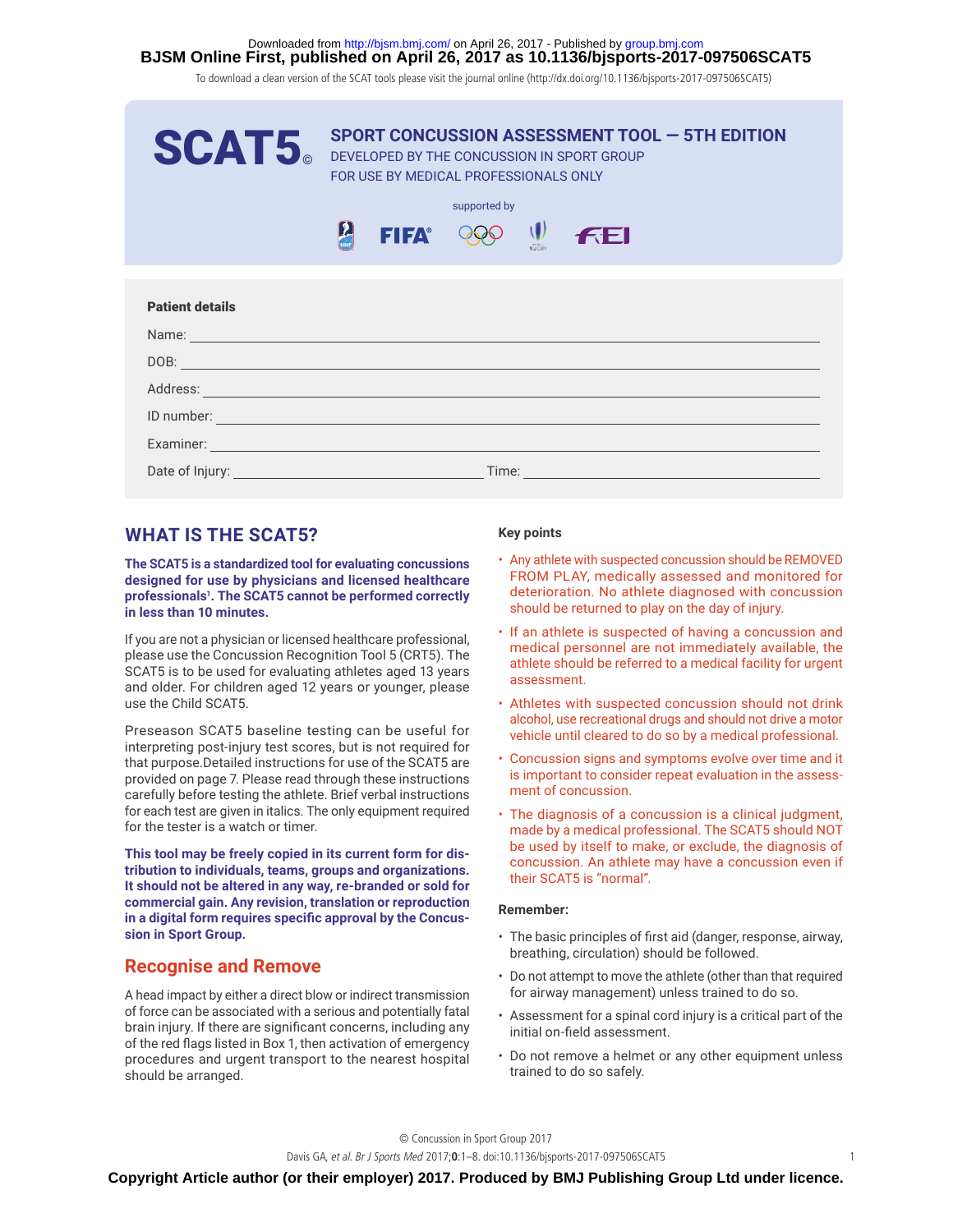### **IMMEDIATE OR ON-FIELD ASSESSMENT**

The following elements should be assessed for all athletes who are suspected of having a concussion prior to proceeding to the neurocognitive assessment and ideally should be done on-field after the first first aid / emergency care priorities are completed.

If any of the "Red Flags" or observable signs are noted after a direct or indirect blow to the head, the athlete should be immediately and safely removed from participation and evaluated by a physician or licensed healthcare professional.

Consideration of transportation to a medical facility should be at the discretion of the physician or licensed healthcare professional.

The GCS is important as a standard measure for all patients and can be done serially if necessary in the event of deterioration in conscious state. The Maddocks questions and cervical spine exam are critical steps of the immediate assessment; however, these do not need to be done serially.

### **STEP 1: RED FLAGS**

### **RED FLAGS:**

- **Neck pain or tenderness**
- **Double vision**
- 
- **Weakness or tingling/ burning in arms or legs**
- **Severe or increasing headache**
- **Increasingly restless, agitated or combative**

**• Deteriorating conscious state • Vomiting**

**• Seizure or convulsion • Loss of consciousness**

### **STEP 2: OBSERVABLE SIGNS**

| Observed on Video $\Box$<br>Witnessed $\square$                                             |   |   |
|---------------------------------------------------------------------------------------------|---|---|
| Lying motionless on the playing surface                                                     | Y | N |
| Balance / gait difficulties / motor incoordination: stumbling, slow /<br>laboured movements | Y | N |
| Disorientation or confusion, or an inability to respond appropriately<br>to questions       | Y | N |
| Blank or vacant look                                                                        | Y | N |
| Facial injury after head trauma                                                             | Y | N |

### **STEP 3: MEMORY ASSESSMENT MADDOCKS QUESTIONS2**

*"I am going to ask you a few questions, please listen carefully and give your best effort. First, tell me what happened?"*

#### **Mark Y for correct answer / N for incorrect**

| What venue are we at today?              | Υ |   |
|------------------------------------------|---|---|
| Which half is it now?                    | Y |   |
| Who scored last in this match?           | Υ |   |
| What team did you play last week / game? | Υ | N |
| Did your team win the last game?         | Y |   |

**Note: Appropriate sport-specific questions may be substituted.**

| Name:      |                                                                                                      |  |
|------------|------------------------------------------------------------------------------------------------------|--|
| DOB:       | and the control of the control of the control of the control of the control of the control of        |  |
|            | Address: Address: Address: Address: Address: Address: Address: Address: Address: Address: Address: A |  |
| ID number: |                                                                                                      |  |
| Examiner:  |                                                                                                      |  |
| Date:      |                                                                                                      |  |

### **STEP 4: EXAMINATION GLASGOW COMA SCALE (GCS)3**

| <b>Time of assessment</b>       |                |                |                |
|---------------------------------|----------------|----------------|----------------|
| Date of assessment              |                |                |                |
| <b>Best eye response (E)</b>    |                |                |                |
| No eye opening                  | $\overline{1}$ | $\mathbf{1}$   | $\mathbf{1}$   |
| Eye opening in response to pain | $\overline{2}$ | $\mathfrak{D}$ | $\mathfrak{D}$ |
| Eye opening to speech           | 3              | 3              | 3              |
| Eyes opening spontaneously      | $\overline{4}$ | $\overline{4}$ | $\overline{4}$ |
| <b>Best verbal response (V)</b> |                |                |                |
| No verbal response              | $\overline{1}$ | $\mathbf{1}$   | $\mathbf{1}$   |
| Incomprehensible sounds         | $\overline{2}$ | $\mathfrak{D}$ | $\mathfrak{D}$ |
| Inappropriate words             | 3              | $\overline{3}$ | 3              |
| Confused                        | $\overline{4}$ | $\overline{4}$ | $\overline{4}$ |
| Oriented                        | 5              | 5              | 5              |
| <b>Best motor response (M)</b>  |                |                |                |
| No motor response               | $\overline{1}$ | $\mathbf{1}$   | $\mathbf{1}$   |
| Extension to pain               | $\mathfrak{D}$ | $\mathfrak{D}$ | $\mathfrak{D}$ |
| Abnormal flexion to pain        | $\overline{3}$ | 3              | $\overline{3}$ |
| Flexion / Withdrawal to pain    | $\overline{4}$ | $\overline{4}$ | $\overline{4}$ |
| Localizes to pain               | 5              | 5              | 5              |
| Obeys commands                  | 6              | 6              | 6              |
| Glasgow Coma score (E + V + M)  |                |                |                |

### **CERVICAL SPINE ASSESSMENT**

| Does the athlete report that their neck is pain free at rest?                                         |   | N |
|-------------------------------------------------------------------------------------------------------|---|---|
| If there is NO neck pain at rest, does the athlete have a full<br>range of ACTIVE pain free movement? | V | N |
| Is the limb strength and sensation normal?                                                            |   | N |

### In a patient who is not lucid or fully conscious, a cervical spine injury should be assumed until proven otherwise.

### Davis GA, et al. Br J Sports Med 2017;**0**:1–8. doi:10.1136/bjsports-2017-097506SCAT5 © Concussion in Sport Group 2017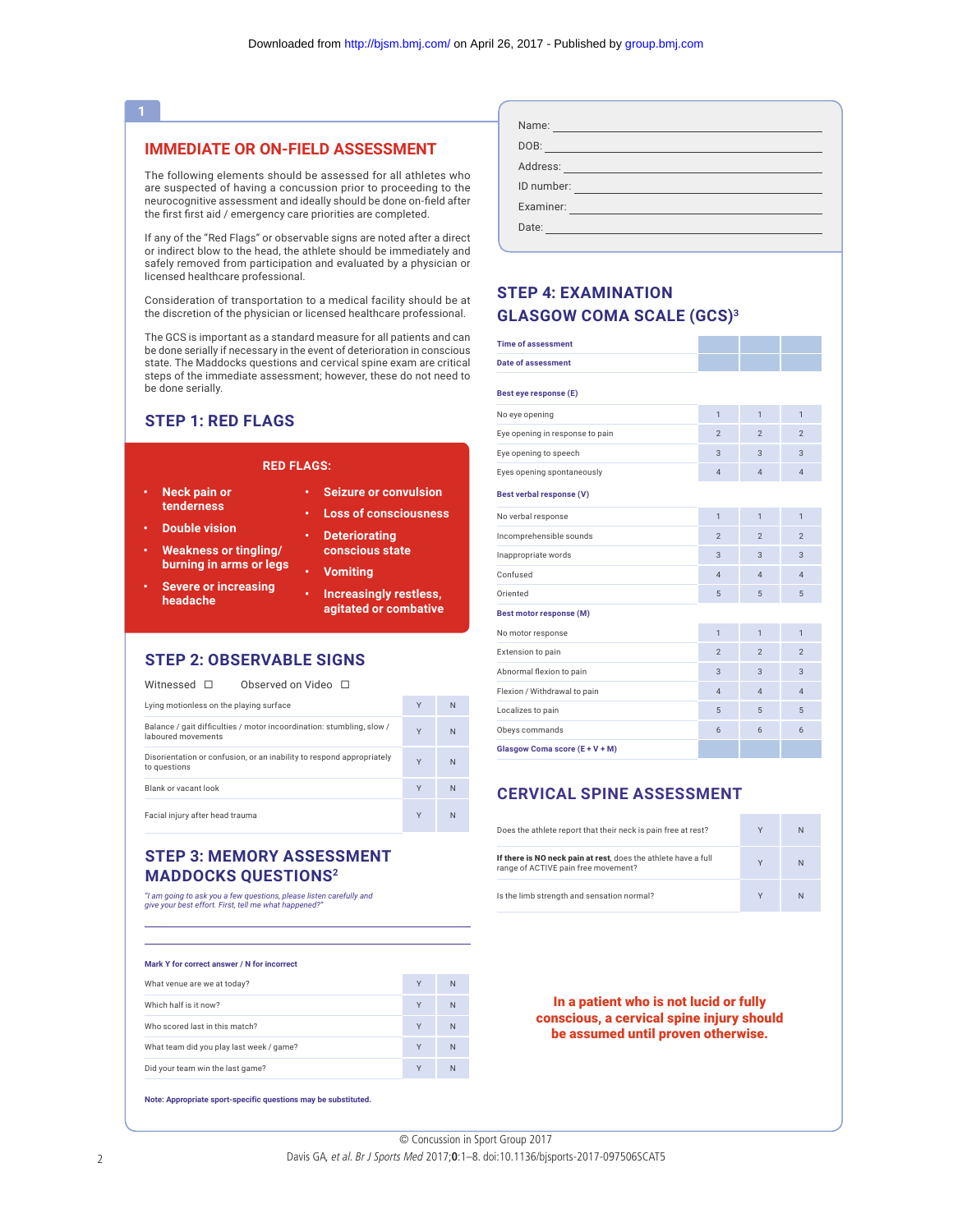### **OFFICE OR OFF-FIELD ASSESSMENT**

Please note that the neurocognitive assessment should be done in a distraction-free environment with the athlete in a resting state.

### **STEP 1: ATHLETE BACKGROUND**

Sport / team / school: \_\_\_\_

Date / time of injury: \_\_

Years of education completed: \_\_\_\_\_

Age: \_

Gender: M / F / Other

Dominant hand: left / neither / right

How many diagnosed concussions has the

athlete had in the past?:

When was the most recent concussion?: \_\_\_

How long was the recovery (time to being cleared to play)

from the most recent concussion?: \_\_\_\_\_\_\_\_\_\_\_\_\_\_\_\_\_\_\_\_\_\_\_\_\_\_\_\_\_\_(days)

### **Has the athlete ever been:**

| Hospitalized for a head injury?                                      | Yes | No        |
|----------------------------------------------------------------------|-----|-----------|
| Diagnosed / treated for headache disorder or migraines?              | Yes | <b>No</b> |
| Diagnosed with a learning disability / dyslexia?                     | Yes | <b>No</b> |
| Diagnosed with ADD / ADHD?                                           | Yes | No        |
| Diagnosed with depression, anxiety<br>or other psychiatric disorder? | Yes | No        |

Current medications? If yes, please list:

|  | DOB: | Address: No. 1996. The Committee of the Committee of the Committee of the Committee of the Committee of the Committee of the Committee of the Committee of the Committee of the Committee of the Committee of the Committee of<br><u> 1980 - Johann Barnett, fransk politik (</u><br><u> 1989 - Johann Barn, mars an t-Amerikaansk kommunister (</u> |
|--|------|------------------------------------------------------------------------------------------------------------------------------------------------------------------------------------------------------------------------------------------------------------------------------------------------------------------------------------------------------|

### **STEP 2: SYMPTOM EVALUATION**

The athlete should be given the symptom form and asked to read this instruction<br>paragraph out loud then complete the symptom scale. For the baseline assessment,<br>the athlete should rate his/her symptoms based on how he/she

**Please Check:** □ Baseline □ Post-Injury

#### **Please hand the form to the athlete**

|                                                                             | none           |                | mild                     | moderate       | severe         |   |       |
|-----------------------------------------------------------------------------|----------------|----------------|--------------------------|----------------|----------------|---|-------|
| Headache                                                                    | $\overline{0}$ | $\mathbf{1}$   | $\overline{2}$           | 3              | $\overline{4}$ | 5 | 6     |
| "Pressure in head"                                                          | $\Omega$       | $\overline{1}$ | $\overline{\phantom{0}}$ | 3              | $\overline{4}$ | 5 | 6     |
| Neck Pain                                                                   | $\overline{0}$ | $\mathbf{1}$   | $\overline{2}$           | 3              | $\overline{4}$ | 5 | 6     |
| Nausea or vomiting                                                          | $\overline{0}$ | 1              | $\overline{2}$           | 3              | $\overline{4}$ | 5 | 6     |
| <b>Dizziness</b>                                                            | $\overline{0}$ | 1              | $\overline{2}$           | 3              | $\overline{4}$ | 5 | 6     |
| <b>Blurred vision</b>                                                       | $\Omega$       | $\overline{1}$ | $\overline{2}$           | 3              | $\overline{4}$ | 5 | 6     |
| <b>Balance problems</b>                                                     | $\Omega$       | $\overline{1}$ | $\mathfrak{p}$           | 3              | $\overline{4}$ | 5 | 6     |
| Sensitivity to light                                                        | $\Omega$       | 1              | $\overline{\phantom{0}}$ | 3              | $\overline{4}$ | 5 | 6     |
| Sensitivity to noise                                                        | $\overline{0}$ | 1              | $\overline{2}$           | 3              | 4              | 5 | 6     |
| Feeling slowed down                                                         | $\Omega$       | 1              | $\overline{\phantom{0}}$ | 3              | 4              | 5 | 6     |
| Feeling like "in a fog"                                                     | $\Omega$       | 1              | $\overline{\phantom{0}}$ | 3              | $\overline{4}$ | 5 | 6     |
| "Don't feel right"                                                          | $\overline{0}$ | 1              | $\overline{2}$           | 3              | 4              | 5 | 6     |
| Difficulty concentrating                                                    | $\Omega$       | $\overline{1}$ | $\overline{2}$           | $\overline{3}$ | $\overline{4}$ | 5 | 6     |
| Difficulty remembering                                                      | $\Omega$       | 1              | $\overline{2}$           | 3              | $\overline{4}$ | 5 | 6     |
| Fatique or low energy                                                       | $\Omega$       | 1              | $\overline{\phantom{0}}$ | $\overline{3}$ | $\overline{4}$ | 5 | 6     |
| Confusion                                                                   | $\Omega$       | $\mathbf{1}$   | $\mathfrak{D}$           | 3              | $\overline{4}$ | 5 | 6     |
| Drowsiness                                                                  | $\Omega$       | $\mathbf{1}$   | $\mathfrak{p}$           | 3              | $\overline{4}$ | 5 | 6     |
| More emotional                                                              | $\Omega$       | $\mathbf{1}$   | $\mathfrak{D}$           | 3              | 4              | 5 | 6     |
| Irritability                                                                | $\Omega$       | $\mathbf{1}$   | $\mathfrak{p}$           | 3              | $\overline{4}$ | 5 | 6     |
| Sadness                                                                     | $\Omega$       | $\mathbf{1}$   | $\mathfrak{D}$           | 3              | $\overline{4}$ | 5 | 6     |
| Nervous or Anxious                                                          | $\Omega$       | $\mathbf{1}$   | $\mathfrak{p}$           | 3              | $\overline{4}$ | 5 | 6     |
| Trouble falling asleep<br>(if applicable)                                   | $\overline{0}$ | $\mathbf{1}$   | $\overline{2}$           | 3              | $\overline{4}$ | 5 | 6     |
| Total number of symptoms:                                                   |                |                |                          |                |                |   | of 22 |
| Symptom severity score:                                                     |                |                | of 132                   |                |                |   |       |
| Do your symptoms get worse with physical activity?                          |                | Y<br>N         |                          |                |                |   |       |
| Do your symptoms get worse with mental activity?                            |                | Υ<br>N         |                          |                |                |   |       |
| If 100% is feeling perfectly normal, what<br>percent of normal do you feel? |                |                |                          |                |                |   |       |

If not 100%, why?

**Please hand form back to examiner**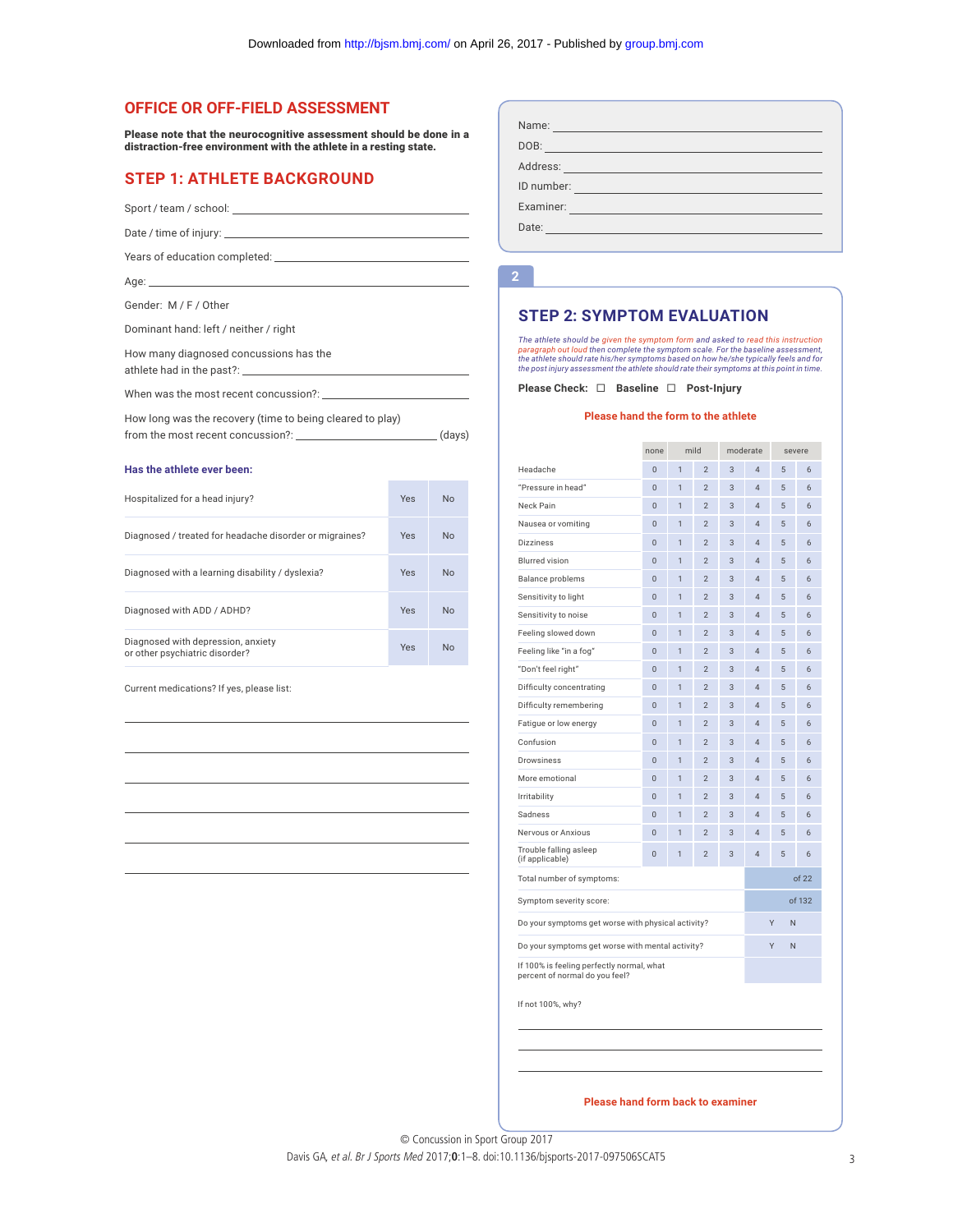## **STEP 3: COGNITIVE SCREENING**

**Standardised Assessment of Concussion (SAC)4**

### **ORIENTATION**

| What month is it?                          | $\overline{0}$ | 1    |
|--------------------------------------------|----------------|------|
| What is the date today?                    | $\Omega$       | 1    |
| What is the day of the week?               | $\Omega$       | 1    |
| What year is it?                           | $\Omega$       | 1    |
| What time is it right now? (within 1 hour) | $\Omega$       | 1    |
| <b>Orientation score</b>                   |                | of 5 |

| Name:      |
|------------|
| DOB:       |
|            |
| ID number: |
| Examiner:  |
| Date:      |

### **CONCENTRATION**

### **DIGITS BACKWARDS**

Concentration Number Lists (circle one) List A List B List C

Please circle the Digit list chosen (A, B, C, D, E, F). Administer at the rate of one digit per second reading DOWN the selected column.

*I am going to read a string of numbers and when I am done, you repeat them back to me in reverse order of how I read them to you. For example, if I say 7-1-9, you would say 9-1-7.*

### **IMMEDIATE MEMORY**

List **Alternate 10** 

The Immediate Memory component can be completed using the traditional 5-word per trial list or optionally using 10-words per trial to minimise any ceiling effect. All 3 trials must be administered irrespective of the number correct on the first trial. Administer at the rate of one word per second.

#### Please choose EITHER the 5 or 10 word list groups and circle the specific word list chosen for this test.

I am going to test your memory. I will read you a list of words and when I am done, repeat<br>back as many words as you can remember, in any order. For Trials 2 & 3: I am going to repeat<br>the same list again. Repeat back as ma

| List |                               |        | Score (of 5) |                                            |        |  |  |                         |
|------|-------------------------------|--------|--------------|--------------------------------------------|--------|--|--|-------------------------|
|      | Alternate 5 word lists        |        |              |                                            |        |  |  | Trial 1 Trial 2 Trial 3 |
| A    | Finger                        | Penny  | Blanket      | Lemon                                      | Insect |  |  |                         |
| B    | Candle                        | Paper  | Sugar        | Sandwich                                   | Wagon  |  |  |                         |
| Ċ    | Baby                          | Monkey | Perfume      | Sunset                                     | Iron   |  |  |                         |
| D    | Elbow                         | Apple  | Carpet       | Saddle                                     | Bubble |  |  |                         |
| F    | Jacket                        | Arrow  | Pepper       | Cotton                                     | Movie  |  |  |                         |
| F    | Dollar                        | Honey  | Mirror       | Saddle                                     | Anchor |  |  |                         |
|      | <b>Immediate Memory Score</b> |        |              |                                            |        |  |  | of 15                   |
|      |                               |        |              | Thus a About Long Auto Linear Annual adopt |        |  |  |                         |

|                   |                                    |               |                         |       | $4 - 1 - 8 - 3$         | $7 - 7 - 9 - 3$                          |                |
|-------------------|------------------------------------|---------------|-------------------------|-------|-------------------------|------------------------------------------|----------------|
| Mirror            | Saddle                             | Anchor        |                         |       |                         |                                          |                |
|                   |                                    |               |                         |       | $9 - 7 - 2 - 3$         | $2 - 1 - 6 - 9$                          | ć              |
|                   | <b>Immediate Memory Score</b>      |               |                         | of 15 | $1 - 7 - 9 - 2 - 6$     | $4 - 1 - 8 - 6 - 9$                      |                |
|                   |                                    |               |                         |       |                         |                                          | 2 <sup>1</sup> |
|                   | Time that last trial was completed |               |                         |       | $4 - 1 - 7 - 5 - 2$     | $9 - 4 - 1 - 7 - 5$                      | $8 -$          |
|                   |                                    |               |                         |       | $2 - 6 - 4 - 8 - 1 - 7$ | $6 - 9 - 7 - 3 - 8 - 2$                  | $5 - 8$        |
|                   |                                    |               | Score (of 10)           |       |                         |                                          |                |
| ate 10 word lists |                                    |               |                         |       | $8 - 4 - 1 - 9 - 3 - 5$ | $4 - 2 - 7 - 9 - 3 - 8$                  | $3 -$          |
|                   |                                    |               | Trial 1 Trial 2 Trial 3 |       |                         |                                          | Di             |
| Blanket           | Lemon                              | Insect        |                         |       |                         |                                          |                |
| Sugar             | Sandwich                           | Wagon         |                         |       |                         |                                          |                |
|                   |                                    |               |                         |       |                         | <b>MONTHS IN REVE</b>                    |                |
| Perfume           | Sunset                             | Iron          |                         |       |                         | Now tell me the months of the year in re |                |
| Carpet            | Saddle                             | <b>Bubble</b> |                         |       |                         | So you'll say December, November. G      |                |
| Pepper            | Cotton                             | Movie         |                         |       |                         | Dec - Nov - Oct - Sept - Aug - Jul - Jun |                |
|                   |                                    |               |                         |       |                         |                                          |                |

| $4 - 9 - 3$         | $5 - 2 - 6$                         | $1 - 4 - 2$             | Y | N | $\overline{0}$ |
|---------------------|-------------------------------------|-------------------------|---|---|----------------|
| $6 - 2 - 9$         | $4 - 1 - 5$                         | $6 - 5 - 8$             | Y | N | $\mathbf{1}$   |
| $3 - 8 - 1 - 4$     | $1 - 7 - 9 - 5$                     | $6 - 8 - 3 - 1$         | Y | N | $\overline{0}$ |
| $3 - 2 - 7 - 9$     | $4 - 9 - 6 - 8$                     | $3 - 4 - 8 - 1$         | Y | N | 1              |
| $6 - 2 - 9 - 7 - 1$ | $4 - 8 - 5 - 2 - 7$                 | $4 - 9 - 1 - 5 - 3$     | Y | N | $\overline{0}$ |
|                     | $1-5-2-8-6$ 6-1-8-4-3               | $6 - 8 - 2 - 5 - 1$     | Y | N | $\overline{1}$ |
|                     | 7-1-8-4-6-2 8-3-1-9-6-4 3-7-6-5-1-9 |                         | Y | N | $\overline{0}$ |
|                     | 5-3-9-1-4-8 7-2-4-8-5-6 9-2-6-5-1-4 |                         | Y | N | $\mathbf{1}$   |
| List D              | List E                              | List F                  |   |   |                |
| $7 - 8 - 2$         | $3 - 8 - 2$                         | $2 - 7 - 1$             | Y | N | $\overline{0}$ |
| $9 - 2 - 6$         | $5 - 1 - 8$                         | $4 - 7 - 9$             | Y | N | $\mathbf{1}$   |
| $4 - 1 - 8 - 3$     | $2 - 7 - 9 - 3$                     | $1 - 6 - 8 - 3$         | Y | N | $\Omega$       |
| $9 - 7 - 2 - 3$     | $2 - 1 - 6 - 9$                     | $3-9-2-4$               | Y | N | $\mathbf{1}$   |
| $1 - 7 - 9 - 2 - 6$ | $4 - 1 - 8 - 6 - 9$                 | $2 - 4 - 7 - 5 - 8$     | Y | N | $\overline{0}$ |
| $4 - 1 - 7 - 5 - 2$ | $9 - 4 - 1 - 7 - 5$                 | $8 - 3 - 9 - 6 - 4$     | Y | N | $\mathbf{1}$   |
|                     | 2-6-4-8-1-7 6-9-7-3-8-2 5-8-6-2-4-9 |                         | Y | N | $\overline{0}$ |
|                     | 8-4-1-9-3-5 4-2-7-9-3-8             | $3 - 1 - 7 - 8 - 2 - 6$ | Y | N | $\mathbf{1}$   |
|                     |                                     | <b>Digits Score:</b>    |   |   | of 4           |

### **ERSE ORDER**

*Now tell me the months of the year in reverse order. Start with the last month and go backward.*   $\overline{a}$  *b* ahead.

| Dec - Nov - Oct - Sept - Aug - Jul - Jun - May - Apr - Mar - Feb - Jan |                 |  |
|------------------------------------------------------------------------|-----------------|--|
| <b>Months Score</b>                                                    | of 1            |  |
| <b>Concentration Total Score (Digits + Months)</b>                     | of <sub>5</sub> |  |

|   |        |        |         |                                    |        | Trial 1 Trial 2 Trial |       |
|---|--------|--------|---------|------------------------------------|--------|-----------------------|-------|
|   | Finger | Penny  | Blanket | Lemon                              | Insect |                       |       |
| G | Candle | Paper  | Sugar   | Sandwich                           | Wagon  |                       |       |
|   | Baby   | Monkey | Perfume | Sunset                             | Iron   |                       |       |
| н | Elbow  | Apple  | Carpet  | Saddle                             | Bubble |                       |       |
|   | Jacket | Arrow  | Pepper  | Cotton                             | Movie  |                       |       |
| ı | Dollar | Honey  | Mirror  | Saddle                             | Anchor |                       |       |
|   |        |        |         | <b>Immediate Memory Score</b>      |        |                       | of 30 |
|   |        |        |         | Time that last trial was completed |        |                       |       |

Davis GA, et al. Br J Sports Med 2017;**0**:1–8. doi:10.1136/bjsports-2017-097506SCAT5 © Concussion in Sport Group 2017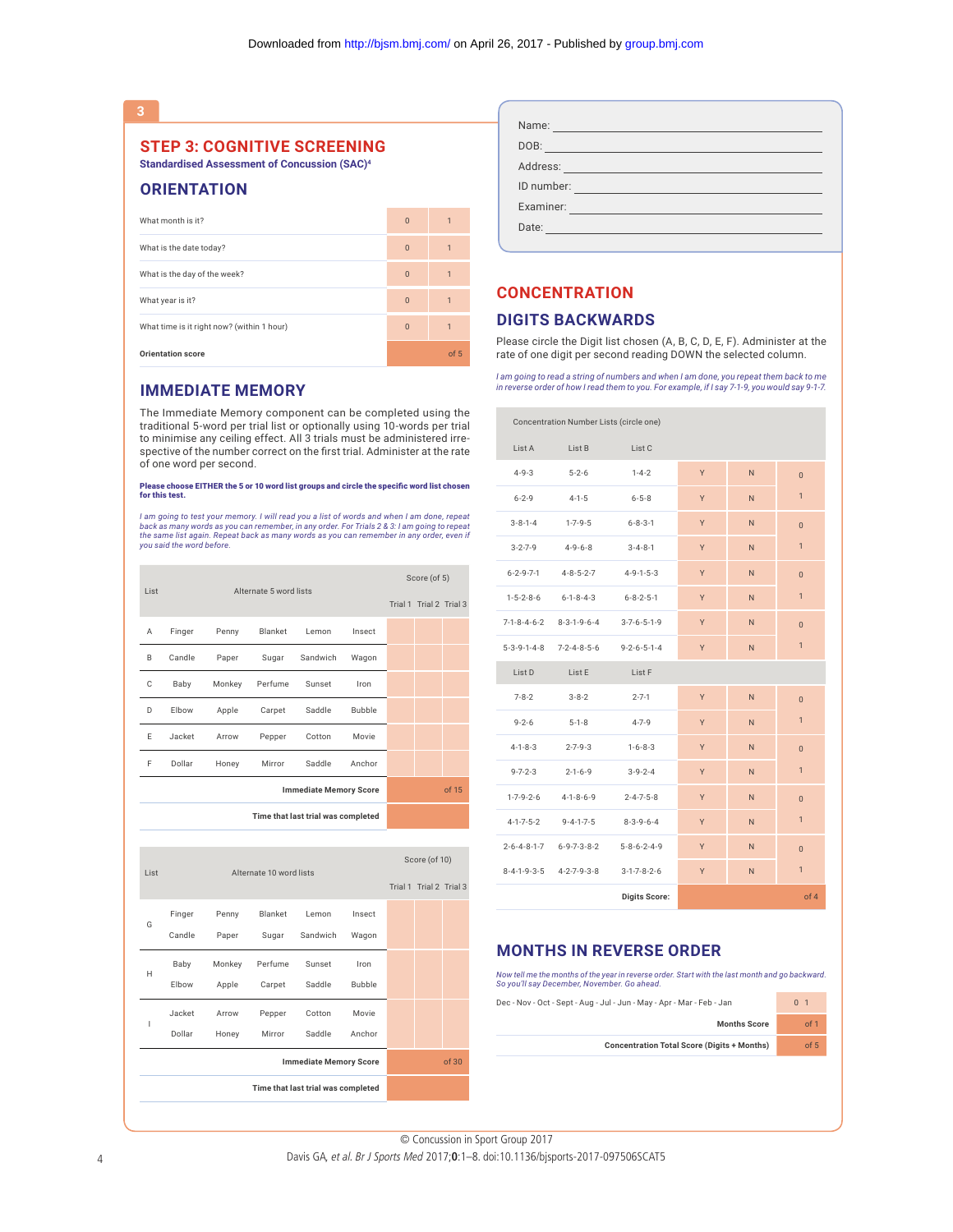### **STEP 4: NEUROLOGICAL SCREEN**

See the instruction sheet (page 7) for details of test administration and scoring of the tests.

| Can the patient read aloud (e.g. symptom check-<br>list) and follow instructions without difficulty?           | Y | N |
|----------------------------------------------------------------------------------------------------------------|---|---|
| Does the patient have a full range of pain-<br>free PASSIVE cervical spine movement?                           | Y | N |
| Without moving their head or neck, can the patient look<br>side-to-side and up-and-down without double vision? | Y | N |
| Can the patient perform the finger nose<br>coordination test normally?                                         | Y | N |
| Can the patient perform tandem gait normally?                                                                  | γ | N |

### **BALANCE EXAMINATION**

### **Modified Balance Error Scoring System (mBESS) testing5**

| Which foot was tested<br>(i.e. which is the non-dominant foot)                              | $\Box$ Left<br>$\Box$ Right |
|---------------------------------------------------------------------------------------------|-----------------------------|
| Testing surface (hard floor, field, etc.)<br>Footwear (shoes, barefoot, braces, tape, etc.) |                             |
| Condition                                                                                   | <b>Errors</b>               |
| Double leg stance                                                                           | of 10                       |
| Single leg stance (non-dominant foot)                                                       | of 10                       |
| Tandem stance (non-dominant foot at the back)                                               | of 10                       |
| <b>Total Errors</b>                                                                         | of 30                       |

# Name: DOB: Address: ID number: <u>Alexander and Alexander and Alexander and Alexander and Alexander and Alexander and Alexander and A</u> Examiner: Date:

### **STEP 5: DELAYED RECALL:**

The delayed recall should be performed after 5 minutes have elapsed since the end of the Immediate Recall section. Score 1 pt. for each correct response.

*Do you remember that list of words I read a few times earlier? Tell me as many words from the list as you can remember in any order.*

|                                                                                          | <b>Time Started</b> |      |       |
|------------------------------------------------------------------------------------------|---------------------|------|-------|
| Please record each word correctly recalled. Total score equals number of words recalled. |                     |      |       |
|                                                                                          |                     |      |       |
|                                                                                          |                     |      |       |
| Total number of words recalled accurately:                                               | of 5                | l or | of 10 |

#### **6**

### **STEP 6: DECISION**

| Date & time of assessment: |                    |                    |  |  |
|----------------------------|--------------------|--------------------|--|--|
|                            |                    |                    |  |  |
|                            |                    |                    |  |  |
|                            |                    |                    |  |  |
|                            |                    |                    |  |  |
| of 15<br>of 30             | of 15<br>of 30     | of 15<br>of 30     |  |  |
|                            |                    |                    |  |  |
| Normal<br>Abnormal         | Normal<br>Abnormal | Normal<br>Abnormal |  |  |
|                            |                    |                    |  |  |
| of 5<br>of 10              | of 5<br>of 10      | of 5<br>of 10      |  |  |
|                            |                    |                    |  |  |

Date and time of injury:

If the athlete is known to you prior to their injury, are they different from their usual self?  **Yes No Unsure Not Applicable**

(If different, describe why in the clinical notes section)

Concussion Diagnosed?

 **Yes No Unsure Not Applicable**

If re-testing, has the athlete improved?  **Yes No Unsure Not Applicable**

**I am a physician or licensed healthcare professional and I have personally administered or supervised the administration of this SCAT5.**

Signature: Name:

Title:

Date:

Registration number (if applicable):

## **SCORING ON THE SCAT5 SHOULD NOT BE USED AS A STAND-ALONE METHOD TO DIAGNOSE CONCUSSION, MEASURE RECOVERY OR MAKE DECISIONS ABOUT AN ATHLETE'S READINESS TO RETURN TO COMPETITION AFTER CONCUSSION.**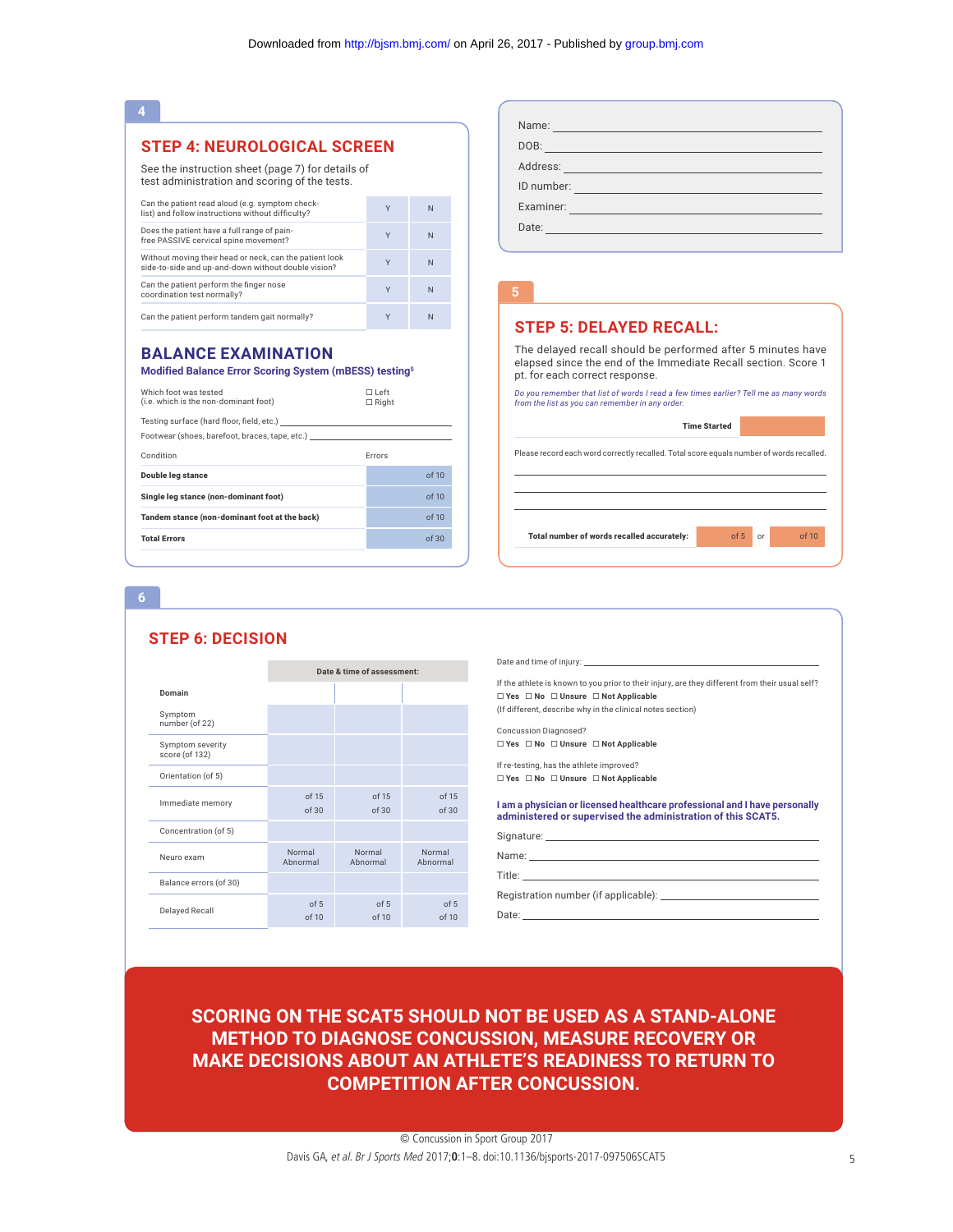### **CLINICAL NOTES:**

| Name:<br><u> 1989 - Jan Sterlinger, fransk politiker (d. 1989)</u>                                                             |  |
|--------------------------------------------------------------------------------------------------------------------------------|--|
| DOB:<br>and the control of the control of the control of the control of the control of the control of                          |  |
| Address: Address: Address: Address: Address: Address: Address: Address: Address: Address: Address: A                           |  |
| ID number:<br>and the control of the control of the control of the control of the control of the control of the control of the |  |
| Examiner:                                                                                                                      |  |
| Date:                                                                                                                          |  |
|                                                                                                                                |  |

# **CONCUSSION INJURY ADVICE**

### **(To be given to the person monitoring the concussed athlete)**

This patient has received an injury to the head. A careful medical examination has been carried out and no sign of any serious complications has been found. Recovery time is variable across individuals and the patient will need monitoring for a further period by a responsible adult. Your treating physician will provide guidance as to this timeframe.

**If you notice any change in behaviour, vomiting, worsening headache, double vision or excessive drowsiness, please telephone your doctor or the nearest hospital emergency department immediately.**

#### Other important points:

**Initial rest: Limit physical activity to routine daily activities (avoid exercise, training, sports) and limit activities such as school, work, and screen time to a level that does not worsen symptoms.**

- 1) Avoid alcohol
- 2) Avoid prescription or non-prescription drugs without medical supervision. Specifically:
- a) Avoid sleeping tablets
- b) Do not use aspirin, anti-inflammatory medication or stronger pain medications such as narcotics
- 3) Do not drive until cleared by a healthcare professional.
- 4) Return to play/sport requires clearance by a healthcare professional.

### **Clinic phone number**:

Patient's name:

Date / time of injury: \_\_\_\_\_\_\_

Date / time of medical review: \_\_

Healthcare Provider: \_\_

### © Concussion in Sport Group 2017

Contact details or stamp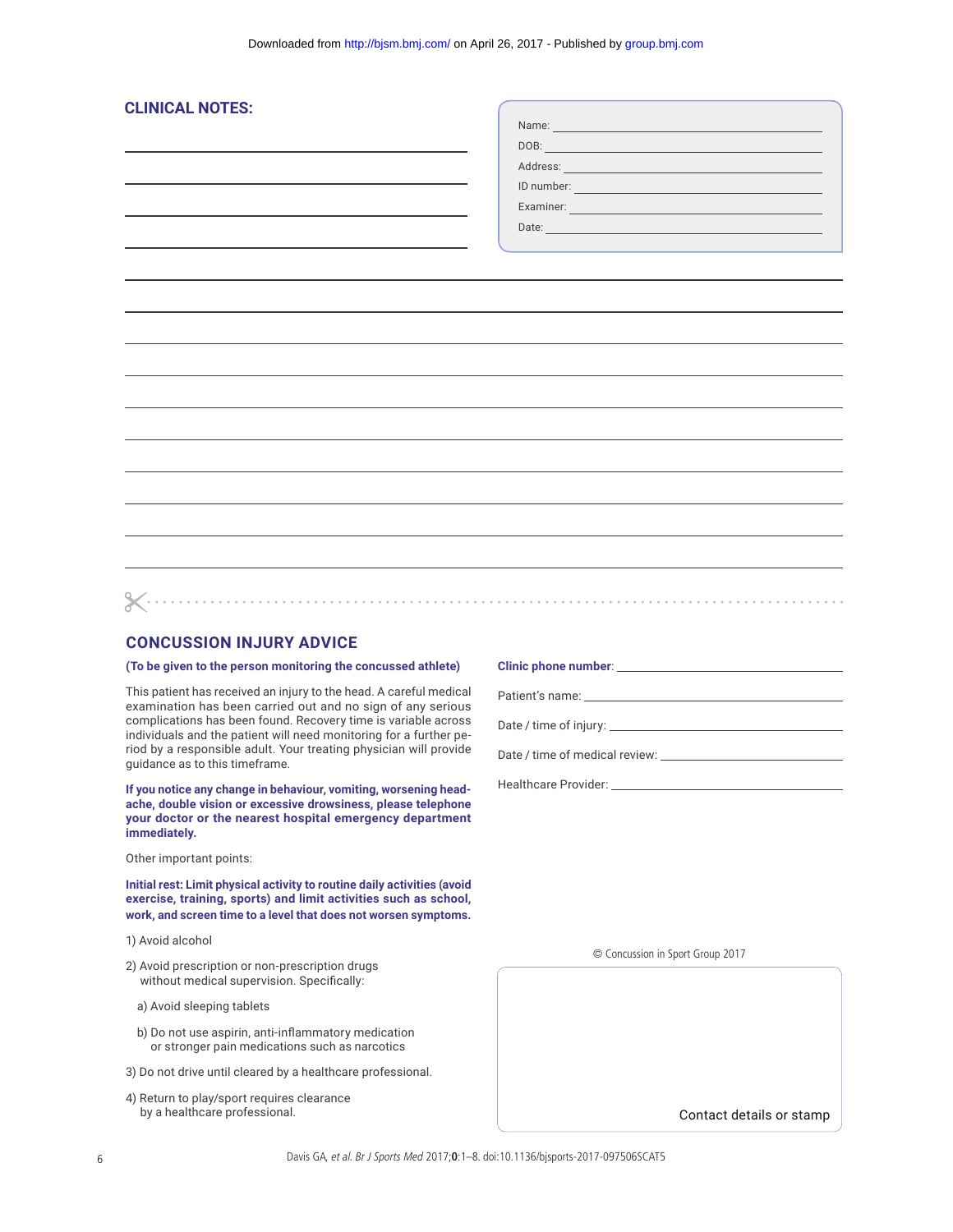### **INSTRUCTIONS**

#### **Words in** *Italics* **throughout the SCAT5 are the instructions given to the athlete by the clinician**

#### **Symptom Scale**

The time frame for symptoms should be based on the type of test being administered. At baseline it is advantageous to assess how an athlete "typically" feels whereas during the acute/post-acute stage it is best to ask how the athlete feels at the time of testing.

The symptom scale should be completed by the athlete, not by the examiner. In situations where the symptom scale is being completed after exercise, it should be done in a resting state, generally by approximating his/her resting heart rate.

For total number of symptoms, maximum possible is 22 except immediately post injury, if sleep item is omitted, which then creates a maximum of 21.

For Symptom severity score, add all scores in table, maximum possible is 22 x 6 = 132, except immediately post injury if sleep item is omitted, which then creates a maximum of 21x6=126.

#### **Immediate Memory**

The Immediate Memory component can be completed using the traditional 5-word per trial list or, optionally, using 10-words per trial. The literature suggests that the Immediate Memory has a notable ceiling effect when a 5-word list is used. In settings where this ceiling is prominent, the examiner may wish to make the task more difficult by incorporating two 5–word groups for a total of 10 words per trial. In this case, the maximum score per trial is 10 with a total trial maximum of 30.

Choose one of the word lists (either 5 or 10). Then perform 3 trials of immediate memory using this list.

Complete all 3 trials regardless of score on previous trials.

*"I am going to test your memory. I will read you a list of words and when I am done, repeat back as many words as you can remember, in any order."* The words must be read at a rate of one word per second.

Trials 2 & 3 MUST be completed regardless of score on trial 1 & 2.

Trials 2 & 3:

*"I am going to repeat the same list again. Repeat back as many words as you can remember in any order, even if you said the word before."*

Score 1 pt. for each correct response. Total score equals sum across all 3 trials. Do NOT inform the athlete that delayed recall will be tested.

#### **Concentration**

#### **Digits backward**

Choose one column of digits from lists A, B, C, D, E or F and administer those digits as follows:

Say: *"I am going to read a string of numbers and when I am done, you repeat them back to me in reverse order of how I read them to you. For example, if I say 7-1-9, you would say 9-1-7."* 

#### Begin with first 3 digit string.

If correct, circle "Y" for correct and go to next string length. If incorrect, circle "N" for the first string length and read trial 2 in the same string length. One point possible for each string length. Stop after incorrect on both trials (2 N's) in a string length. The digits should be read at the rate of one per second.

#### **Months in reverse order**

*"Now tell me the months of the year in reverse order. Start with the last month and go backward. So you'll say December, November ... Go ahead"*

1 pt. for entire sequence correct

#### **Delayed Recall**

The delayed recall should be performed after 5 minutes have elapsed since the end of the Immediate Recall section.

*"Do you remember that list of words I read a few times earlier? Tell me as many words*  from the list as you can remember in any order.

Score 1 pt. for each correct response

### **Modified Balance Error Scoring System (mBESS)5 testing**

This balance testing is based on a modified version of the Balance Error Scoring System (BESS)<sup>5</sup>. A timing device is required for this testing.

© Concussion in Sport Group 2017 Each of 20-second trial/stance is scored by counting the number of errors. The examiner will begin counting errors only after the athlete has assumed the proper start position. The modified BESS is calculated by adding one error point for each error during the three 20-second tests. The maximum number of errors for any single condition is 10. If the athlete commits multiple errors simultaneously, only

one error is recorded but the athlete should quickly return to the testing position, and counting should resume once the athlete is set. Athletes that are unable to maintain the testing procedure for a minimum of five seconds at the start are assigned the highest possible score, ten, for that testing condition.

OPTION: For further assessment, the same 3 stances can be performed on a surface of medium density foam (e.g., approximately 50cm x 40cm x 6cm).

#### **Balance testing – types of errors**

| 1. Hands lifted off<br>iliac crest | 3. Step, stumble, or fall | 5. Lifting forefoot or heel |
|------------------------------------|---------------------------|-----------------------------|
|                                    | 4. Moving hip into > 30   | 6. Remaining out of test    |
| 2. Opening eyes                    | degrees abduction         | position > 5 sec            |

*"I am now going to test your balance. Please take your shoes off (if applicable), roll up your pant legs above ankle (if applicable), and remove any ankle taping (if applicable). This test will consist of three twenty second tests with different stances."*

#### (a) Double leg stance:

*"The first stance is standing with your feet together with your hands on your hips and with your eyes closed. You should try to maintain stability in that position for 20*  seconds. I will be counting the number of times you move out of this position. I will *start timing when you are set and have closed your eyes."*

#### (b) Single leg stance:

*"If you were to kick a ball, which foot would you use?* [This will be the dominant foot] *Now stand on your non-dominant foot. The dominant leg should be held in approximately 30 degrees of hip flexion and 45 degrees of knee flexion. Again, you*  should try to maintain stability for 20 seconds with your hands on your hips and your<br>eyes closed. I will be counting the number of times you move out of this position. If *you stumble out of this position, open your eyes and return to the start position and continue balancing. I will start timing when you are set and have closed your eyes."* 

#### (c) Tandem stance:

*"Now stand heel-to-toe with your non-dominant foot in back. Your weight should be evenly distributed across both feet. Again, you should try to maintain stability for 20 seconds with your hands on your hips and your eyes closed. I will be counting the number of times you move out of this position. If you stumble out of this position, open your eyes and return to the start position and continue balancing. I will start timing when you are set and have closed your eyes."*

#### **Tandem Gait**

Participants are instructed to stand with their feet together behind a starting line (the test is best done with footwear removed). Then, they walk in a forward direction as quickly and as accurately as possible along a 38mm wide (sports tape), 3 metre line with an alternate foot heel-to-toe gait ensuring that they approximate their heel and toe on each step. Once they cross the end of the 3m line, they turn 180 degrees and return to the starting point using the same gait. Athletes fail the test if they step off the line, have a separation between their heel and toe, or if they touch or grab the examiner or an object.

#### **Finger to Nose**

"I am going to test your coordination now. Please sit comfortably on the chair with your eyes open and your arm (either right or left) outstretched (shoulder flexed to 90 degrees and elbow and fingers extended), pointing in front of you. When I give a start signal, I would like you to perform five successive finger to nose repetitions using your index finger to touch the tip of the nose, and then return to the starting position, as quickly and as accurately as possible."

#### **References**

- **1.** McCrory et al. Consensus Statement On Concussion In Sport The 5th International Conference On Concussion In Sport Held In Berlin, October 2016. British Journal of Sports Medicine 2017 (available at www.bjsm.bmj.com)
- **2.** Maddocks, DL; Dicker, GD; Saling, MM. The assessment of orientation following concussion in athletes. Clinical Journal of Sport Medicine 1995; 5: 32-33
- **3.** Jennett, B., Bond, M. Assessment of outcome after severe brain damage: a practical scale. Lancet 1975; i: 480-484
- **4.** McCrea M. Standardized mental status testing of acute concussion. Clinical Journal of Sport Medicine. 2001; 11: 176-181
- **5.** Guskiewicz KM. Assessment of postural stability following sport-related concussion. Current Sports Medicine Reports. 2003; 2: 24-30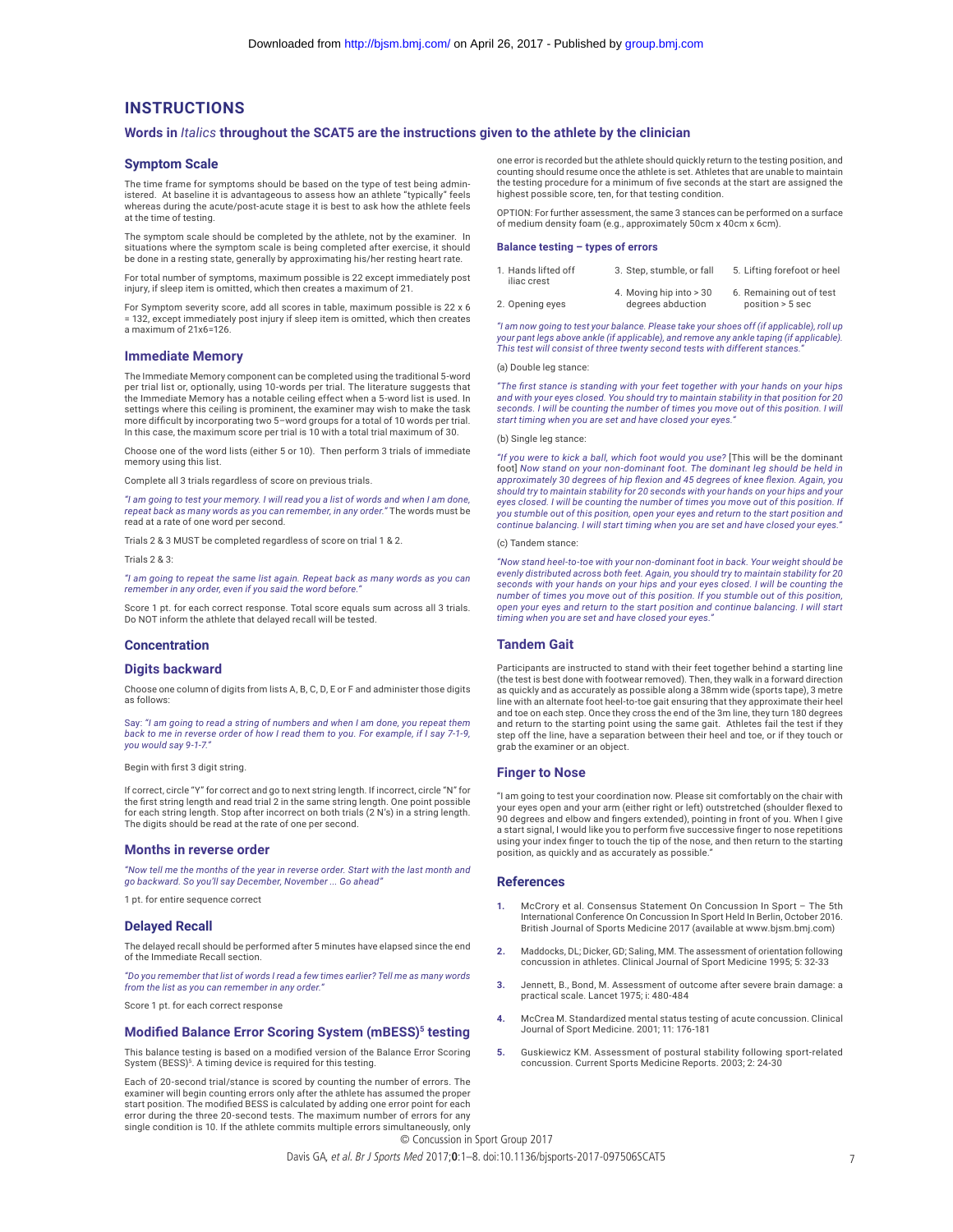### **CONCUSSION INFORMATION**

**Any athlete suspected of having a concussion should be removed from play and seek medical evaluation.**

#### **Signs to watch for**

Problems could arise over the first 24-48 hours. The athlete should not be left alone and must go to a hospital at once if they experience:

- Worsening headache
- Repeated vomiting • Unusual behaviour or confusion or irritable • Weakness or numbness in arms or legs
	- Unsteadiness
- Inability to recognize people or places

• Drowsiness or inability to be awakened

- Seizures (arms and legs jerk on their feet. • Slurred speech
- uncontrollably)

#### **Consult your physician or licensed healthcare professional after a suspected concussion. Remember, it is better to be safe.**

#### **Rest & Rehabilitation**

After a concussion, the athlete should have physical rest and relative cognitive rest for a few days to allow their symptoms to improve. In most cases, after no more than a few days of rest, the athlete should gradually increase their daily activity level as long as their symptoms do not worsen. Once the athlete is able to complete their usual daily activities without concussion-related symptoms, the second step of the return to play/sport progression can be started. The athlete should not return to play/sport until their concussion-related symptoms have resolved and the athlete has successfully returned to full school/learning activities.

When returning to play/sport, the athlete should follow a stepwise, **medically managed exercise progression, with increasing amounts of exercise.** For example:

#### **Graduated Return to Sport Strategy**

| Exercise step                     | <b>Functional exercise</b><br>at each step                                                        | Goal of each step                                                             |
|-----------------------------------|---------------------------------------------------------------------------------------------------|-------------------------------------------------------------------------------|
| 1. Symptom-<br>limited activity   | Daily activities that do<br>not provoke symptoms.                                                 | Gradual reintroduc-<br>tion of work/school<br>activities.                     |
| 2. Light aerobic<br>exercise      | Walking or stationary<br>cycling at slow to medium<br>pace. No resistance<br>training.            | Increase heart rate.                                                          |
| 3. Sport-specific<br>exercise     | Running or skating drills.<br>No head impact activities.                                          | Add movement.                                                                 |
| 4. Non-contact<br>training drills | Harder training drills, e.g.,<br>passing drills. May start<br>progressive resistance<br>training. | Exercise, coor-<br>dination, and<br>increased thinking.                       |
| 5. Full contact<br>practice       | Following medical clear-<br>ance, participate in normal<br>training activities.                   | Restore confi-<br>dence and assess<br>functional skills by<br>coaching staff. |
| 6. Return to<br>play/sport        | Normal game play.                                                                                 |                                                                               |

In this example, it would be typical to have 24 hours (or longer) for each step of the progression. If any symptoms worsen while exercising, the athlete should go back to the previous step. Resistance training should be added only in the later stages (Stage 3 or 4 at the earliest).

**Written clearance should be provided by a healthcare professional before return to play/sport as directed by local laws and regulations.**

#### **Graduated Return to School Strategy**

Concussion may affect the ability to learn at school. The athlete may need to miss a few days of school after a concussion. When going back to school, some athletes may need to go back gradually and may need to have some changes made to their schedule so that concussion symptoms do not get worse. If a particular activity makes symptoms worse, then the athlete should stop that activity and rest until symptoms get better. To make sure that the athlete can get back to school without problems, it is important that the healthcare provider, parents, caregivers and teachers talk to each other so that everyone knows what the plan is for the athlete to go back to school.

#### **Note: If mental activity does not cause any symptoms, the athlete may be able to skip step 2 and return to school part-time before doing school activities at home first.**

| <b>Mental Activity</b>                                                | Activity at each step                                                                                                                                                                                           | Goal of<br>each step                                                       |
|-----------------------------------------------------------------------|-----------------------------------------------------------------------------------------------------------------------------------------------------------------------------------------------------------------|----------------------------------------------------------------------------|
| 1. Daily activities<br>that do<br>not give<br>the athlete<br>symptoms | Typical activities that the athlete<br>does during the day as long as<br>they do not increase symptoms<br>(e.g. reading, texting, screen<br>time). Start with 5-15 minutes at<br>a time and gradually build up. | Gradual<br>return to<br>typical<br>activities.                             |
| 2 School<br>activities                                                | Homework, reading or other<br>cognitive activities outside of<br>the classroom.                                                                                                                                 | Increase<br>tolerance<br>to cognitive<br>work                              |
| 3 Return to<br>school<br>part-time                                    | Gradual introduction of school-<br>work. May need to start with<br>a partial school day or with<br>increased breaks during the day.                                                                             | Increase<br>academic<br>activities.                                        |
| 4 Return to<br>school<br>full-time                                    | Gradually progress school<br>activities until a full day can be<br>tolerated.                                                                                                                                   | Return to full<br>academic<br>activities and<br>catch up on<br>missed work |

If the athlete continues to have symptoms with mental activity, some other accomodations that can help with return to school may include:

> • Shorter assignments • Repetition/memory cues • Use of a student helper/tutor • Reassurance from teachers that the child will be supported

while getting better

- Starting school later, only going for half days, or going only to certain classes • Taking lots of breaks during class, homework, tests • No more than one exam/day
- More time to finish assignments/tests
- Quiet room to finish assignments/tests
- Not going to noisy areas like the cafeteria, assembly halls, sporting events, music class, shop class, etc.

**The athlete should not go back to sports until they are back to school/ learning, without symptoms getting significantly worse and no longer needing any changes to their schedule.**